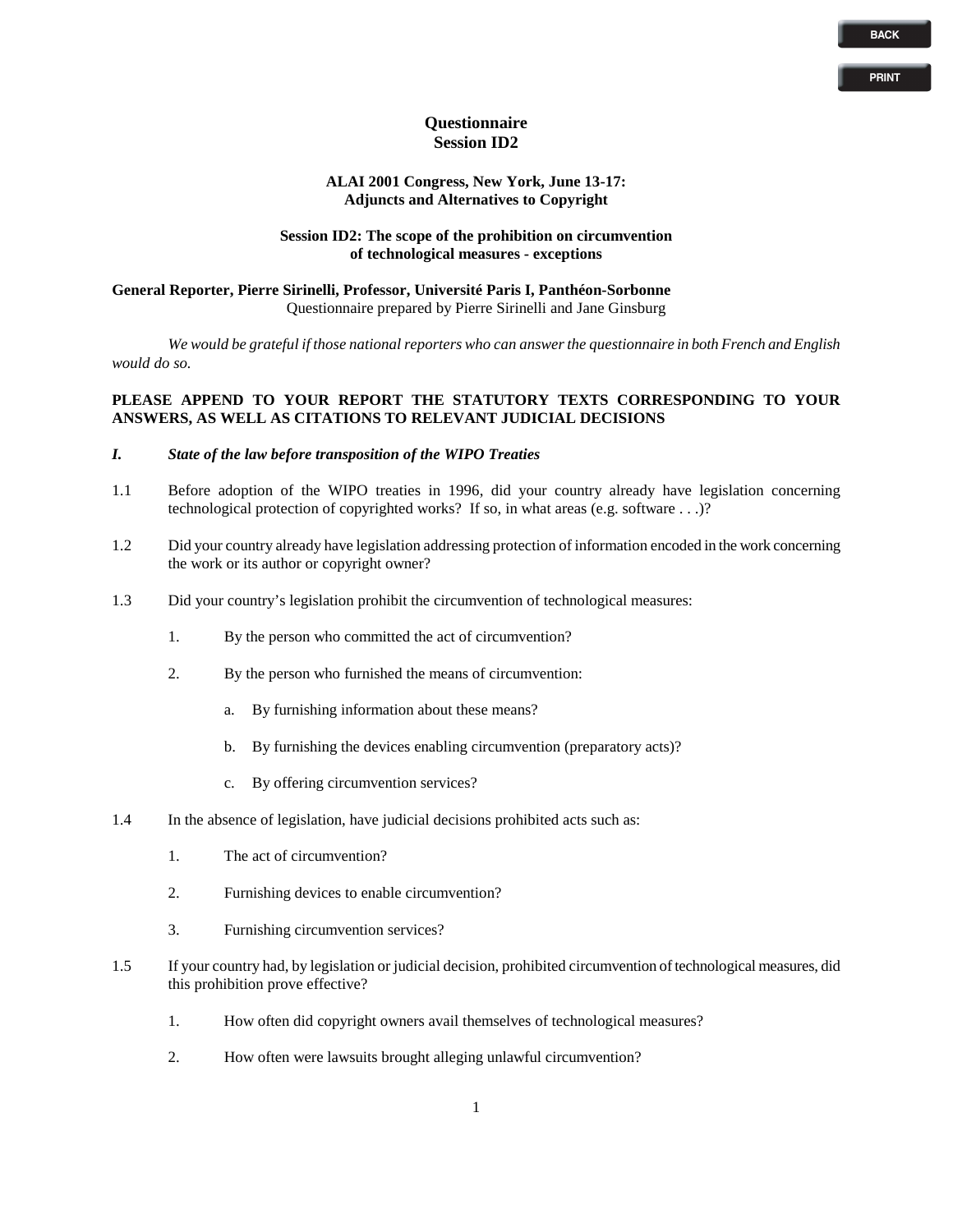- 3. In the event that copyright owners did not apply technological measures or did not bring lawsuits against their circumvention, what were the reasons for non recourse to legal protection of technological measures?
- 1.6 In the absence of legislation or judicial decisions, did a practice develop of tolerating circumvention?
- 1.7 Did your country's legislation provide for exceptions to prohibitions on circumvention? If so, please describe them.

## **II** *Implementation of WIPO Treaty obligations -- provisions concerning the protection of technological measures*

- 2.1 Has your country adopted legislation to implement the obligations set forth in the WIPO Treaties (WIPO Copyright Treaty, arts. 11 and 12; WIPO Performers and Phonograms Treaty, arts. 18 et 19)?
	- 1. When?
	- 2. By what means?
		- a special copyright law? A general law of which copyright legislation is only a part?
- 2.2 Is your country active in the field of research concerning or development of technological measures?
- 2.3 How does your legislation ensure the legal protection of technological measures?
	- 1. By provisions specifically addressed to the question?
	- 2. By provisions on copyright infringement?
	- 3. By provisions concerning the general tort law?
	- 4. By other means? (For example, provisions on computer crime . . .)
- 2.4 Briefly describe the legislation.
- 2.5 List the sanctions available for violations and specify whether or not your country's legislation provides for criminal sanctions.
- 2.6 Which persons are liable?
	- 1. Those who engage in the act of circumvention?
	- 2. Those who enable or facilitate the commission of an act of circumvention by:
		- a. Supplying information?
		- b. Supplying devices?
		- c. Offering services?
	- 3. Is knowledge or intent to circumvent a prerequisite to liability?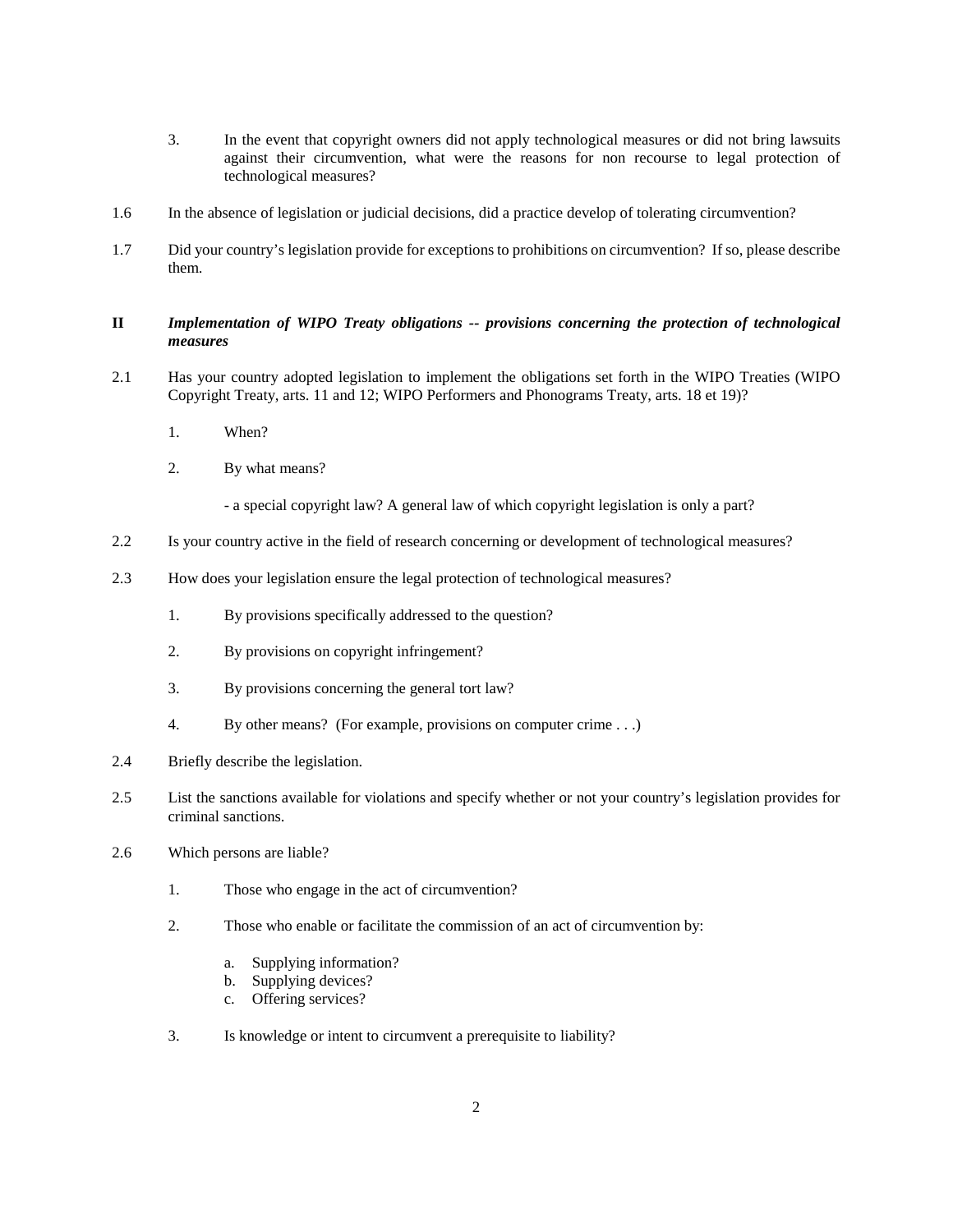- 2.7 Are there differences in the scope of the prohibition depending on the kind of technological measure circumvented? For example is the prohibition the same with respect to: access controls; measures protecting rights of the copyright owner; copyright management information? If so, why?
- 2.8 If supplying devices for circumvention is a prohibited act,
	- 1. Specify how "devices" are defined.
		- a. Does the definition encompass software (computer programs)?
		- b. Does liability depend on whether the device is "effective", and if so, what standard is used to determine the effectiveness of a device?
	- 2. How does the legislation take account of the fact that some devices capable of circumventing technological protection measures also have other, beneficial purposes? E.g., does liability depend on whether circumvention is the "sole purpose" of the device, or its "primary purpose", or on whether there are "commercially significant" uses for the device other than circumvention, or some other standard?

#### **III. Exceptions to prohibitions; authorized circumventions**

- 3.1 Does your country's legislation provide for exceptions to the prohibition on circumvention? Do the exceptions differ according to the type of measure at issue (access controls; measures protecting rights of the copyright owner; copyright management information)?
	- 1. Exceptions for the benefit of users:
		- a. Do they correspond to all copyright exceptions?
		- b. Do they correspond to only some of the exceptions (e.g. draft EU Directive, seven listed exceptions)?
		- c. Is there a closed list of exceptions, or general criteria to assess the appropriateness of the exception?
		- d. Describe the circumvention exceptions in your law.
		- e. What are the justifications for the exceptions for which your country's legislation provides?
	- 2. Are there new exceptions for circumvention of technological measures that did not expressly exist in your country's prior copyright law?
	- 3. Do exceptions differ depending on the type of technological measure circumvented? Why?
- 3.2 Does your country afford users the means to exercise the exceptions to circumvention? If so, how?
- 3.3 Are there private agreements (contracts, collective bargaining . .) that permit certain categories of users (e.g., public libraries) to circumvent? If so, why ?
- 3.4 Does your legislation offset any circumvention exceptions with rights to remuneration or compensation?
- 3.5 Do consumer equipment manufacturers have any obligation to design their products to recognize and comply